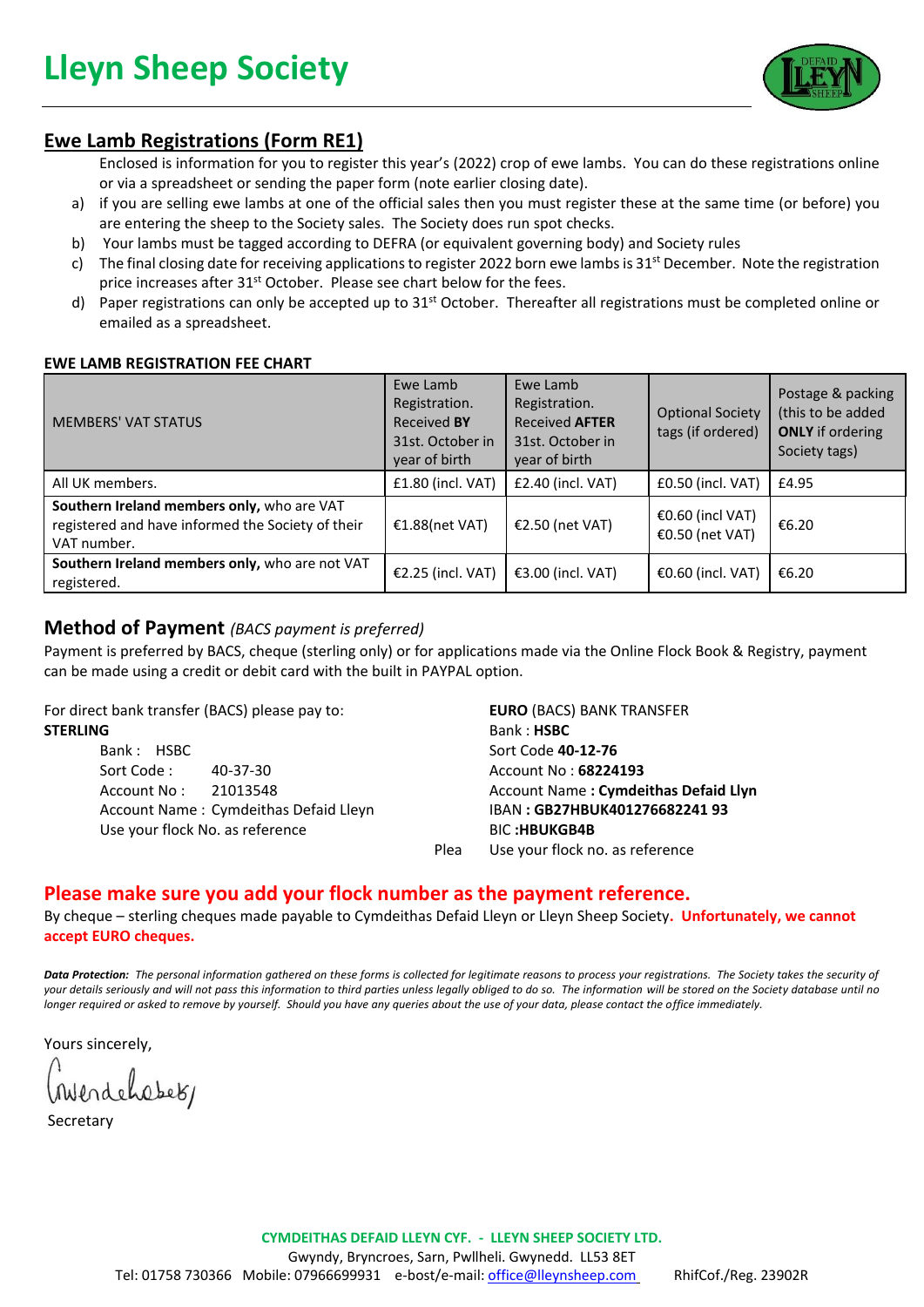# **COFRESTRU WYN BENYW 2022/ REGISTRATION OF EWE LAMBS 2022**

Name:

Prefix: Prefix: Prefix: Diadell/Flock No.: .:

**Cyfanswm Wyn i'w cofrestru / Total Lambs for registering in 2022**

*Insert number here*

### **31st DECEMBER 2022 WILL BE THE DEADLINE FOR RECEIVING APPLICATIONS**

*This paper form can only be used until 31st October, thereafter registrations must be completed online or via spreadsheet.*

**Society Tag Order (third/management tag) Optional.**

Os yr ydych yn archebu Tagiau'r Gymdeithas, rhowch dic yma: If you are ordering Society Tags, please tick here: Add the price details to the remittance page (p2).

All ewe lambs being registered require to be double tagged as per DEFRA (or equivalent governing body) requirements, with the Society registration information (Society Flock No. and Year Born) printed on the secondary tag. See Society handbook for more information.

# **TALIADAU / REMITTANCE**

### **GWELER Y FFIOEDD AR DUDALEN 2 O'R LLYTHYR FEES ON PAGE 2 OF THE ENCLOSED LETTER**

| Payment I owe:                                                              |   |   |  |  |  |  |  |  |
|-----------------------------------------------------------------------------|---|---|--|--|--|--|--|--|
| 1. Cofrestru wyn benyw/ Registration of ewe lambs                           | £ | € |  |  |  |  |  |  |
| Tagiau y Gymdeithas (Dewisol) / Society<br>2.<br>Management Tags (Optional) |   | € |  |  |  |  |  |  |
| 3. Cludiant a Phost / Postage & Carriage on tags                            |   | € |  |  |  |  |  |  |
| CYFANSWM / TOTAL                                                            |   | € |  |  |  |  |  |  |

Please tick one:

Pay by cheque (enclosed) **Pay by BACS** – Date: *Dem't foget Society flock no as reference*)

### **Meheryn ddefnyddiwyd Hydref 2021 (Gorfodol) /Rams used Autumn 2021 (Compulsory)**

| Ref. | Certificate<br><b>Number</b> | <b>Breeders</b><br><b>Flock</b><br><b>Number</b> | Ram's Tag<br><b>Number</b> | Ref. | Certificate<br><b>Number</b> | <b>Breeders</b><br><b>Flock Number</b> | Ram's Tag<br><b>Number</b> |
|------|------------------------------|--------------------------------------------------|----------------------------|------|------------------------------|----------------------------------------|----------------------------|
| (1)  |                              |                                                  |                            | (6)  |                              |                                        |                            |
| (2)  |                              |                                                  |                            | (7)  |                              |                                        |                            |
| (3)  |                              |                                                  |                            | (8)  |                              |                                        |                            |
| (4)  |                              |                                                  |                            | (9)  |                              |                                        |                            |
| (5)  |                              |                                                  |                            | (10) |                              |                                        |                            |